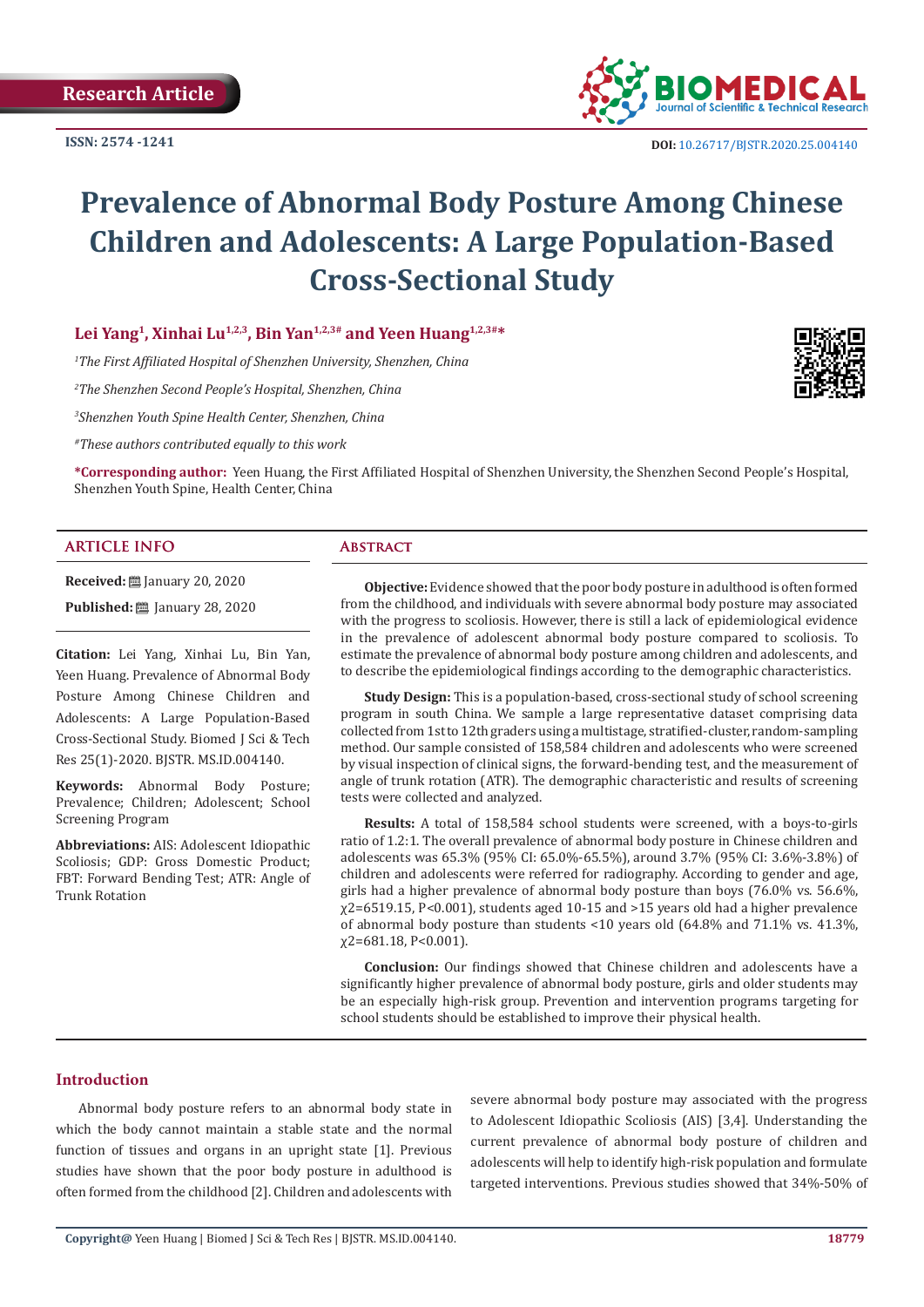children and adolescents have different degrees of abnormal body posture [5,6] less than a fifth of children and adolescents have a normal body posture [7] most of the children have certain abnormal posture problems (e.g. shoulder asymmetry, kyphosis, or scapula tilt). Furthermore, some researchers suggested that compared with children of the same age who have not received school education, the students who have received school education have more serious body posture problems [8,9].

 To the best of our knowledge, previous evidence mainly come from the western or developed countries. In China, only one school screening program conducted in Beijing showed that nearly 80% of children and adolescents were reported to have at least one sign of abnormal body postures [10]. However, there is still a lack of largescale epidemiological evidence in the prevalence of adolescent abnormal body posture. Therefore, we conducted this large-scale cross-sectional study in south China to estimate the prevalence of abnormal body posture among children and adolescents, to describe the epidemiological findings according to the demographic characteristics, to provide data support for finding high-risk population and targeted interventions.

### **Materials and Methods**

### **Study Design and Participants**

This is a school-based cross-sectional study in children and adolescent students from the Shenzhen city in south China. All students were selected by a 3-stage, stratified-cluster, randomsampling method. In stage 1, we divided Shenzhen city into three economic stratifications (high-level, middle-level, and low-level) by per capita GDP (Gross Domestic Product), and then selected two districts from each stratification by simple randomization using random number generator. In stage 2, schools in each district were divided into three categories: primary schools (i.e., grades 1-6), junior high schools (i.e., grades 7-9), and senior high schools (i.e., grades 10-12). Based on the proportions of these three types of schools, six primary schools, six junior high schools, and three senior high schools were randomly selected from each representative district. In stage 3, all classes from each grade within the selected schools were included in our study, and all available students in the selected classes were invited to voluntarily participate in the present study. In total, 159,120 students were invited to participated in our scoliosis screening, 158,584 students were completed and qualified for our study.

### **Ethical Statement**

This study was conducted in accordance with the Declaration of Helsinki and was approved by the Shenzhen Second People's Hospital Institutional Review Board (ethic code: SZ20130816). Written or oral informed consent was obtained from the parent or legal guardian of each participating student under 18 years old or from each participating student who at least 18 years old.

### **Data Collection**

To protect the privacy of the students, all students in the selected classes were screened for scoliosis in a closed room or tent and administered by research assistants without the presence of teachers or other school personnel (to avoid potential information bias). All data were collected from September to November 2019.

### **School Screening Program**

The school screening program for AIS in Shenzhen was started in 2013 as part of the national public health project, and conducted and administered by the Shenzhen Youth Spine Health Center (SYSHC) of the Shenzhen Second People's Hospital using a national scoliosis screening standardized protocol (GB/T 16133-2014) [11]. Students in primary schools, junior high schools, and high schools were invited to participate in the screening program voluntarily. School screening was performed by an experienced team of trained rehabilitation therapists from SYSHC using the Adams Forward Bending Test (FBT), visual inspection, and measurement of the Angle of Trunk Rotation (ATR) using the scoliometer [12].

### **Abnormal Body Posture**

Abnormal body posture was assessed by visual inspection, FBT, and ATR [13,14]. The standard visual inspection was performed in the upright position. The examiner checked for spine alignment, shoulder asymmetry (high and low shoulder), scapula prominence (scapula tilt), hip and pelvic obliquity (pelvic tilt), back symmetry (flat back, kyphosis), lumbar curvature (lumbar concave, lumbar lordosis, and lumbar kyphosis), distance of the hands from the flanks, and length of the lower limbs [15]. The FBT was performed with the student's feet placed together, knees straight, while bending at the hips to nearly 90 degrees with the arms freely hanging forward, palms together. Any significant clinical sign was recorded. The ATR was used to decide the frequency of assessments and when should the students be referred for radiography directly by measuring with a scoliometer, including angle of thoracic rotation, angle of lumbar rotation, and angle of thoracolumbar rotation [16]. Students with an ATR>5° or with 1 or more significant clinical signs were identified as abnormal body posture.

#### **Demographic Variables**

Demographic variables included gender (boy, girl), age, ethnic group, school category, and grade. Ethnic group was assessed based on the student's self-report about their ethnic group (Han or minorities) [17]. School category included primary school (grade 1-6), junior middle school (grade 7-9), and high school (grade 10-12).

### **Statistical Analysis**

First, descriptive analyses were conducted to describe the demographic characteristics (e.g. gender and age) of children and adolescents in south China. Second, prevalence of abnormal body posture among total population was reported, and sample was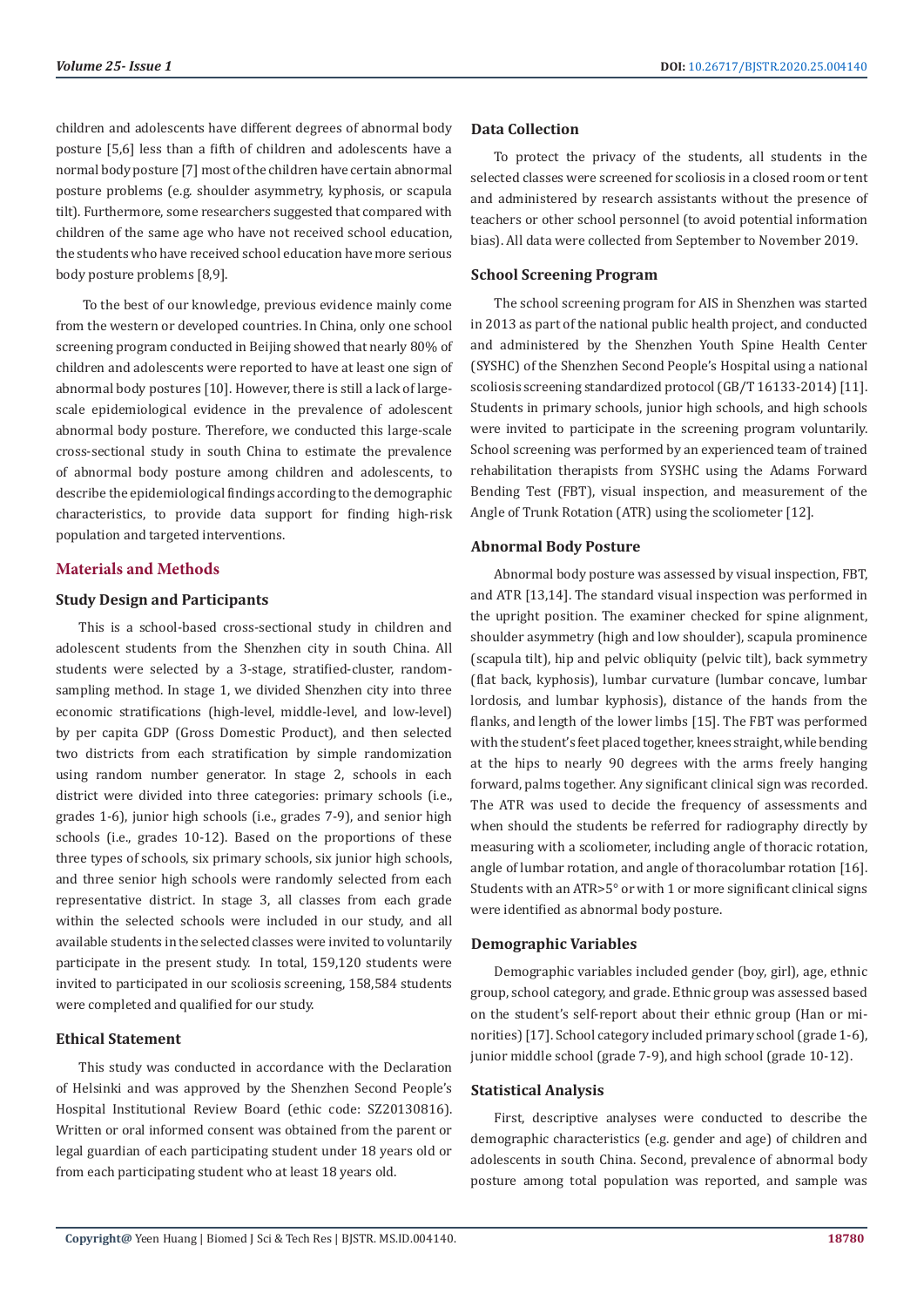further divided into different groups to calculate gender-, age, school-specific prevalence rates. Chi-square test  $(\chi^2)$  was used to compare the differences between groups. Bias-corrected 95% confidence intervals (CI) were estimated using 1000 bootstrap samples. All data were analyzed using SPSS 22.0 (IBM Corp, Armonk, NY, USA), a two-tailed with a P-value of less than 0.05 was considered statistically significant.

### **Results**

### **Demographic Characteristics of Chinese Children and Adolescents**

The sample demographic information was shown in Table 1. A total of 158,584 Chinese children and adolescents were screened, 55.3% (87754) were boys, and 44.7% were girls, yielding a maleto-female ratio of 1.2:1, and the mean (SD) age of the students was 12.8±2.0 years. Primary school, junior high school, and senior high school students account for 38.0%, 42.7%, and 19.3% respectively.

**Table 1:** Demographic characteristics of Chinese children and adolescents (N=158,584).

| <b>Variables</b>     | N(%)                   |  |  |  |
|----------------------|------------------------|--|--|--|
| Gender               |                        |  |  |  |
| Boy                  | 87754 (55.3)           |  |  |  |
| Girl                 | 70830 (44.7)           |  |  |  |
| Age (Mean±SD)        | $12.8 \pm 2.0$         |  |  |  |
|                      | Ethnic group           |  |  |  |
| Han                  | 153886 (97.0)          |  |  |  |
| Minority             | 4662 (3.0)             |  |  |  |
|                      | <b>School category</b> |  |  |  |
| Primary school       | 60131 (38.0)           |  |  |  |
| Junior middle school | 67785 (42.7)           |  |  |  |
| High school          | 30668 (19.3)           |  |  |  |
|                      | Grade                  |  |  |  |
| Grade 1              | 394 (0.2)              |  |  |  |
| Grade 2              | 401(0.3)               |  |  |  |
| Grade 3              | 400 (0.3)              |  |  |  |
| Grade 4              | 461 (0.3)              |  |  |  |
| Grade 5              | 30107 (19.0)           |  |  |  |
| Grade 6              | 28368 (17.9)           |  |  |  |
| Grade 7              | 24352 (15.4)           |  |  |  |
| Grade 8              | 24008 (15.0)           |  |  |  |
| Grade 9              | 19425 (12.2)           |  |  |  |
| Grade 10             | 15881 (10.0)           |  |  |  |
| Grade 11             | 14200 (9.0)            |  |  |  |
| Grade 12             | 587 (0.4)              |  |  |  |

Abbreviations: N: Number; SD: Standard Deviation.

## **Prevalence of Abnormal Body Posture of Chinese Children and Adolescents**

As shown in Table 2, the overall prevalence of abnormal body posture among Chinese children and adolescents was 65.3% (95% CI: 65.0%-65.5%), around 3.7% (95% CI: 3.6%-3.8%) of children and adolescents were referred for radiography. The most serious sign of abnormal body posture was high and low shoulders (left shoulder height: 30.2%, 95% CI: 30.0%-30.5%; Right shoulder height: 24.5%, 95% CI: 24.2%-24.7%) and scapula tilt (tilt to the left: 25.2%, 95% CI: 25.0%-25.5%; tilt to the right: 17.0%, 95% CI: 16.8%-17.1%).

| Table 2: Prevalence of abnormal body posture among Chinese |  |  |
|------------------------------------------------------------|--|--|
| children and adolescents.                                  |  |  |

| <b>Variables</b>             | N(%)                   | 95% CI          |  |  |  |
|------------------------------|------------------------|-----------------|--|--|--|
| Total                        | 158584 (100.0)         |                 |  |  |  |
| <b>High and low shoulder</b> |                        |                 |  |  |  |
| Normal                       | 71832 (45.3)           | 45.1%-45.6%     |  |  |  |
| Left shoulder height         | 47935 (30.2)           | 30.0%-30.5%     |  |  |  |
| Right shoulder height        | 38817 (24.5)           | 24.2%-24.7%     |  |  |  |
|                              | Scapula tilt           |                 |  |  |  |
| Normal                       | 91695 (57.8)           | 57.6%-58.1%     |  |  |  |
| Tilt to the left             | 40007 (25.2)           | 25.0%-25.5%     |  |  |  |
| Tilt to the right            | 26882 (17.0)           | 16.8%-17.1%     |  |  |  |
|                              | Pelvic tilt            |                 |  |  |  |
| Normal                       | 146165 (92.2)          | 92.0%-92.3%     |  |  |  |
| Tilt to the left             | 6009 (3.8)             | 3.7%-3.9%       |  |  |  |
| Tilt to the right            | 6410 (4.0)             | 3.9%-4.2%       |  |  |  |
|                              | <b>Flat back</b>       |                 |  |  |  |
| Normal                       | 157507 (99.3)          | 99.2%-99.4%     |  |  |  |
| Abnormal                     | 1077(0.7)              | $0.6\% - 0.8\%$ |  |  |  |
|                              | Kyphosis               |                 |  |  |  |
| Normal                       | 154264 (97.3)          | 97.2%-97.4%     |  |  |  |
| Abnormal                     | 4320 (2.7)             | 2.6%-2.8%       |  |  |  |
|                              | Lumbar concave         |                 |  |  |  |
| Normal                       | 122166 (77.0)          | 76.8%-77.2%     |  |  |  |
| Left concave                 | 14754 (9.3)            | 9.2%-9.4%       |  |  |  |
| Right concave                | 21664 (13.7)           | 13.5%-13.8%     |  |  |  |
|                              | <b>Lumbar lordosis</b> |                 |  |  |  |
| Normal                       | 157834 (99.5)          | 99.4%-99.6%     |  |  |  |
| Abnormal                     | 750 (0.5)              | $0.4\% - 0.6\%$ |  |  |  |
| Lumbar kyphosis              |                        |                 |  |  |  |
| Normal                       | 158264 (99.8)          | 99.7%-99.9%     |  |  |  |
| Abnormal                     | 320 (0.2)              | 0.1%-0.3%       |  |  |  |
| Angle of thoracic rotation   |                        |                 |  |  |  |
| Normal (ATR: 0-5°)           | 156239 (98.5)          | 98.4%-98.6%     |  |  |  |
| Rotate to the left (ATR>5°)  | 696 (0.4)              | 0.3%-0.5%       |  |  |  |
| Rotate to the right (ATR>5°) | 1649 (1.1)             | 1.0%-1.2%       |  |  |  |
| Angle of lumbar rotation     |                        |                 |  |  |  |
| Normal (ATR: 0-5°)           | 155291 (97.9)          | 97.8%-98.0%     |  |  |  |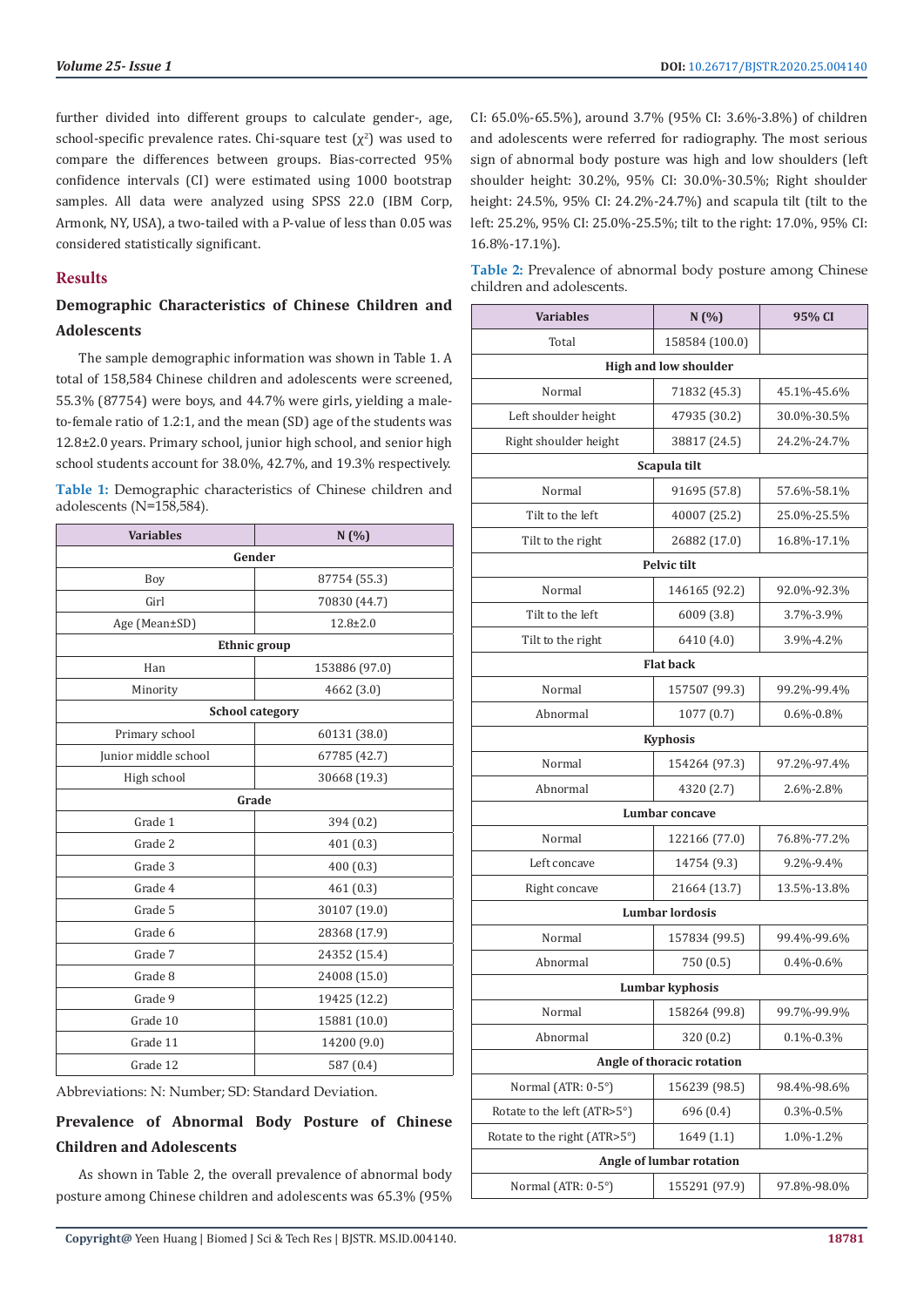| Rotate to the left (ATR>5°)           | 2470 (1.6)                      | 1.5%-1.7%       |  |  |  |  |
|---------------------------------------|---------------------------------|-----------------|--|--|--|--|
| Rotate to the right $(ATR>5^{\circ})$ | 823 (0.5)<br>$0.4\% - 0.6\%$    |                 |  |  |  |  |
|                                       | Angle of thoracolumbar rotation |                 |  |  |  |  |
| Normal (ATR: $0-5^\circ$ )            | 157885 (99.6)                   | 99.5%-99.7%     |  |  |  |  |
| Rotate to the left (ATR>5°)           | 309(0.2)                        | $0.1\% - 0.3\%$ |  |  |  |  |
| Rotate to the right $(ATR>5^{\circ})$ | 309(0.2)<br>$0.1\% - 0.3\%$     |                 |  |  |  |  |
| Abnormal body posture <sup>a</sup>    |                                 |                 |  |  |  |  |
| Normal                                | 55048 (34.7)                    | 34.5%-35.0%     |  |  |  |  |
| Abnormal                              | 103536 (65.3)                   | 65.0%-65.5%     |  |  |  |  |
| Referral for radiography <sup>b</sup> |                                 |                 |  |  |  |  |
| No                                    | 152775 (96.3)                   | 96.2%-96.4%     |  |  |  |  |
| Yes                                   | 5809 (3.7)                      | 3.6%-3.8%       |  |  |  |  |

Abbreviations: N: Number; CI: Confidence Intervals; ATR, Angle of Trunk Rotation.

| Table 3: Prevalence of abnormal body posture stratified by gender (N=158,584). |  |  |
|--------------------------------------------------------------------------------|--|--|
|--------------------------------------------------------------------------------|--|--|

a) Abnormal body posture was defined as participant who was screened out one or more to the following abnormal physical signs: high and low shoulder, scapula tilt, pelvic tilt, flat back, kyphosis, lumbar concave, lumbar lordosis, lumbar kyphosis, angle of thoracic rotation>5°, angle of lumbar rotation>5°, angle of thoracolumbar rotation>5°.

b) Referral for radiography: an angle of trunk (thoracic, lumbar or thoracolumbar) rotation of 5° was the recommended threshold for referral to radiography.

### **Prevalence of Abnormal Body Posture of Chinese Children and Adolescents Stratified by Gender**

According to gender (as shown in Table 3), the prevalence of abnormal body posture was significantly higher in girls than that in boys (76.0% vs. 56.6%,  $\chi^2$ =6519.15, P<0.001), girls had a 1.34 times higher prevalence of abnormal body posture than boys. Girls had a higher prevalence of referral for radiography than boys (5.2% vs.  $2.4\%$ ,  $\chi^2$ =822.31, P<0.001). Besides pelvic tilt and kyphosis, the rest of the abnormal signs were higher for girls than boys.

| <u>∠ ⊥</u>                   |              |              |         |           |
|------------------------------|--------------|--------------|---------|-----------|
| <b>Variables</b>             |              | Gender       |         | ${\bf P}$ |
|                              | Boy          | Girl         |         |           |
| <b>Total</b>                 | 87754 (55.3) | 70830 (44.7) |         |           |
| <b>High and low shoulder</b> |              |              | 9709.54 | < 0.001   |
| Normal                       | 48849 (55.7) | 22983 (32.4) |         |           |
| Left shoulder height         | 24001 (27.3) | 23934 (33.8) |         |           |
| Right shoulder height        | 14904 (17.0) | 23913 (33.8) |         |           |
| Scapula tilt                 |              |              | 4431.13 | < 0.001   |
| Normal                       | 56530 (64.4) | 35165 (49.7) |         |           |
| Tilt to the left             | 20592 (23.5) | 19415 (27.4) |         |           |
| Tilt to the right            | 10632 (12.1) | 16250 (22.9) |         |           |
| Pelvic tilt                  |              |              | 2167.83 | < 0.001   |
| Normal                       | 71393 (81.4) | 63251 (89.3) |         |           |
| Tilt to the left             | 6182 (7.0)   | 3719 (5.3)   |         |           |
| Tilt to the right            | 10179 (11.6) | 3860 (5.4)   |         |           |
| <b>Flat back</b>             |              |              | 263.56  | < 0.001   |
| Normal                       | 87422 (99.6) | 70085 (98.9) |         |           |
| Abnormal                     | 332 (0.4)    | 745 (1.1)    |         |           |
| Kyphosis                     |              |              | 128.61  | < 0.001   |
| Normal                       | 84998 (96.9) | 69266 (97.8) |         |           |
| Abnormal                     | 2756 (3.1)   | 1564 (2.2)   |         |           |
| Lumbar concave               |              |              | 2164.81 | < 0.001   |
| Normal                       | 71393 (81.4) | 50773 (71.7) |         |           |
| Left concave                 | 6182 (7.0)   | 8572 (12.1)  |         |           |
| Right concave                | 10179 (11.6) | 11485 (16.2) |         |           |
| <b>Lumbar lordosis</b>       |              |              | 20.18   | < 0.001   |
| Normal                       | 87400 (99.6) | 70434 (99.4) |         |           |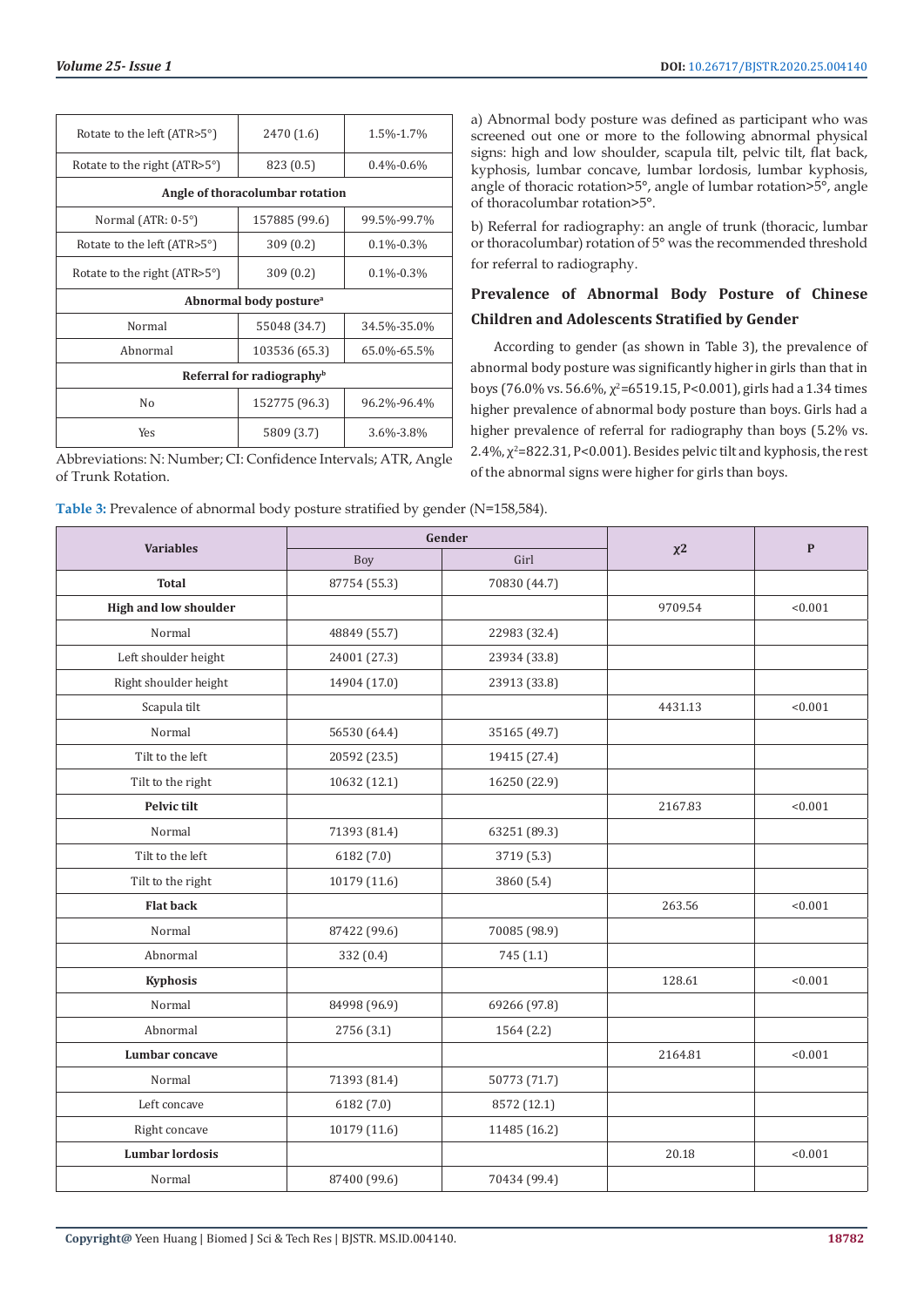| Abnormal                        | 354 (0.4)    | 396 (0.6)    |         |         |
|---------------------------------|--------------|--------------|---------|---------|
| Lumbar kyphosis                 |              |              | 22.43   | < 0.001 |
| Normal                          | 87619 (99.8) | 70645 (99.7) |         |         |
| Abnormal                        | 135(0.2)     | 185(0.3)     |         |         |
| Angle of thoracic rotation      |              |              | 383.52  | < 0.001 |
| Normal (ATR: 0-5°)              | 86886 (99.0) | 69353 (97.9) |         |         |
| Rotate to the left (ATR>5°)     | 343(0.4)     | 353(0.5)     |         |         |
| Rotate to the right (ATR>5°)    | 525(0.6)     | 1124(1.6)    |         |         |
| Angle of lumbar rotation        |              |              | 476.74  | < 0.001 |
| Normal (ATR: 0-5°)              | 86548 (98.6) | 68743 (97.1) |         |         |
| Rotate to the left (ATR>5°)     | 898 (1.0)    | 1572 (2.2)   |         |         |
| Rotate to the right (ATR>5°)    | 308(0.4)     | 515(0.7)     |         |         |
| Angle of thoracolumbar rotation |              |              | 92.53   | < 0.001 |
| Normal (ATR: 0-5°)              | 87492 (99.7) | 70393 (99.3) |         |         |
| Rotate to the left (ATR>5°)     | 125(0.1)     | 184(0.3)     |         |         |
| Rotate to the right (ATR>5°)    | 137(0.2)     | 253(0.4)     |         |         |
| Abnormal body posturea          |              |              | 6519.15 | < 0.001 |
| Normal                          | 38071 (43.4) | 16977 (24.0) |         |         |
| Abnormal                        | 49683 (56.6) | 53853 (76.0) |         |         |
| Referral for radiographyb       |              |              | 822.31  | < 0.001 |
| No                              | 85606 (97.6) | 67169 (94.8) |         |         |
| Yes                             | 2148 (2.4)   | 3661 (5.2)   |         |         |

Abbreviations: ATR: Angle of Trunk Rotation.

a) Abnormal body posture was defined as participant who was screened out one or more to the following abnormal physical signs: high and low shoulder, scapula tilt, pelvic tilt, flat back, kyphosis, lumbar concave, lumbar lordosis, lumbar kyphosis, angle of thoracic rotation>5°, angle of lumbar rotation>5°, angle of thoracolumbar rotation>5°.

b) Referral for radiography: an angle of trunk (thoracic, lumbar or thoracolumbar) rotation of 5° was the recommended threshold for referral to radiography.

### **Prevalence of Abnormal Body Posture of Chinese Children and Adolescents Stratified by Age**

According to age (as shown in Table 4), the prevalence of abnormal body posture was significantly higher in students aged 10-15 and >15 years old than that in students <10 years old (64.8% and 71.1% vs. 41.3%,  $\chi^2$ =681.18, P<0.001), students aged 10-15 and >15 years old had a 1.57 and 1.72 times higher prevalence of abnormal body posture than students <10 years old, respectively. Students aged 10-15 and >15 years old had a higher prevalence of referral for radiography than students <10 years old (3.3% and 6.7% vs. 0.5%,  $\chi^2$ =590.82, P<0.001). Besides lumbar lordosis and lumbar kyphosis, the rest of the abnormal signs were higher for students aged 10-15 and >15 years old than students <10 years old.

Table 4: Prevalence of abnormal body posture stratified by age (N=158,584).

|                              | Age (year)  |               |              |        |         |
|------------------------------|-------------|---------------|--------------|--------|---------|
| <b>Variables</b>             | < 10        | $10 - 15$     | $>15$        | $x^2$  | P       |
| Total                        | 1510(0.9)   | 138279 (87.2) | 18795 (11.9) |        |         |
| <b>High and low shoulder</b> |             |               |              | 798.23 | < 0.001 |
| Normal                       | 1050 (69.5) | 63376 (45.8)  | 7406 (39.4)  |        |         |
| Left shoulder height         | 158(10.5)   | 40965 (29.6)  | 6812 (36.2)  |        |         |
| Right shoulder height        | 302(20.0)   | 33938 (24.6)  | 4577 (24.4)  |        |         |
| Scapula tilt                 |             |               |              | 203.03 | < 0.001 |
| Normal                       | 1107 (73.3) | 80096 (57.9)  | 10492 (55.8) |        |         |
| Tilt to the left             | 197 (13.1)  | 34707 (25.1)  | 5103 (27.2)  |        |         |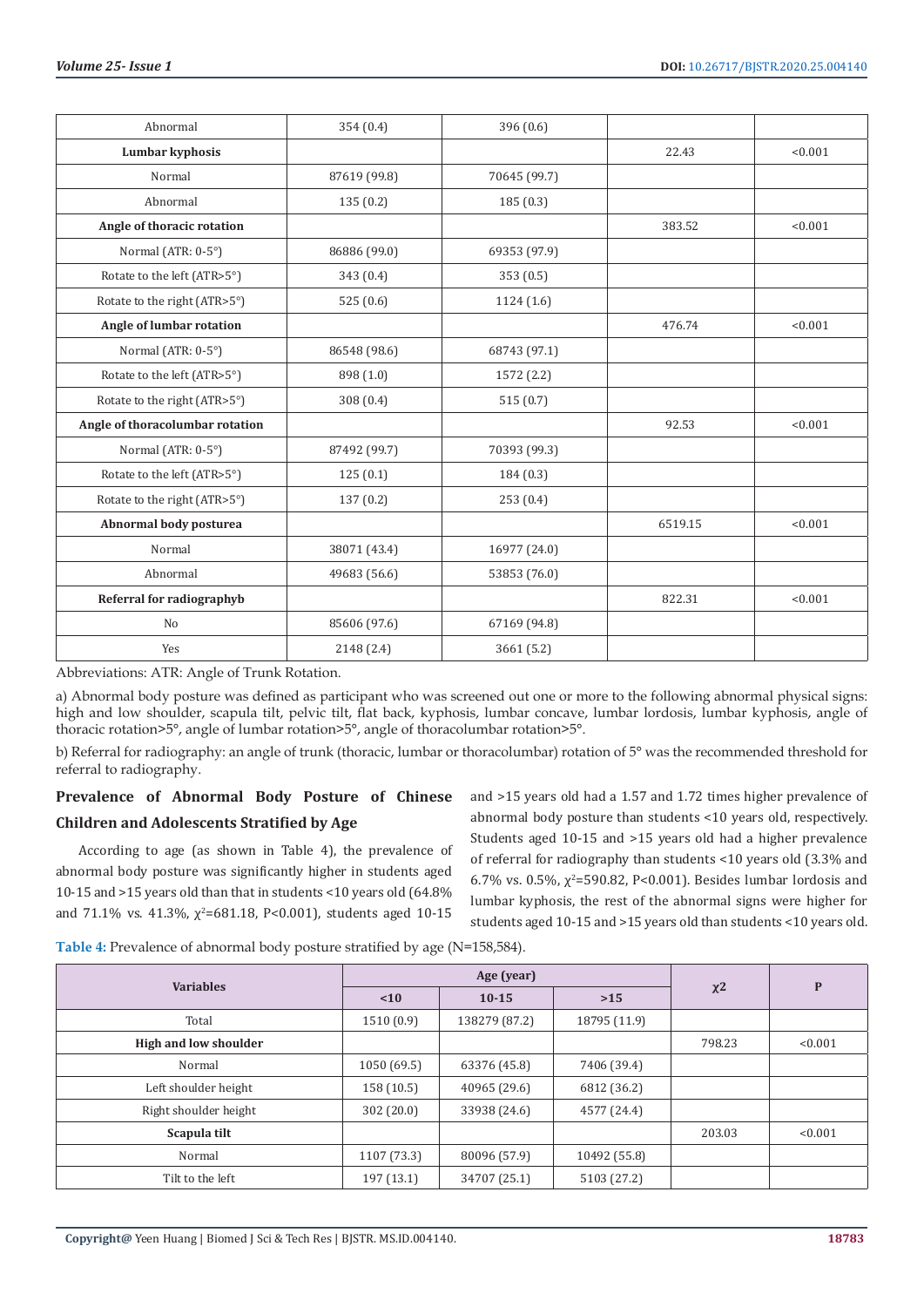| Tilt to the right                     | 206 (13.6)  | 23476 (17.0)  | 3200 (17.0)  |        |          |
|---------------------------------------|-------------|---------------|--------------|--------|----------|
| Pelvic tilt                           |             |               |              | 101.97 | < 0.001  |
| Normal                                | 1492 (98.8) | 127453 (92.2) | 17220 (91.6) |        |          |
| Tilt to the left                      | 7(0.5)      | 5264 (3.8)    | 738 (3.9)    |        |          |
| Tilt to the right                     | 11(0.7)     | 5562 (4.0)    | 837 (4.5)    |        |          |
| <b>Flat back</b>                      |             |               |              | 94.57  | < 0.001  |
| Normal                                | 1506 (99.7) | 137435 (99.4) | 18566 (98.8) |        |          |
| Abnormal                              | 4(0.3)      | 844 (0.6)     | 229(1.2)     |        |          |
| Kyphosis                              |             |               |              | 34.76  | < 0.001  |
| Normal                                | 1498 (99.2) | 134410 (97.2) | 18356 (97.7) |        |          |
| Abnormal                              | 12(0.8)     | 3869 (2.8)    | 439 (2.3)    |        |          |
| Lumbar concave                        |             |               |              | 432.13 | < 0.001  |
| Normal                                | 1365 (90.4) | 107214 (77.5) | 13587 (72.3) |        |          |
| Left concave                          | 62(4.1)     | 12444 (9.0)   | 2248 (12.0)  |        |          |
| Right concave                         | 83 (5.5)    | 18621 (13.5)  | 2960 (15.7)  |        |          |
| <b>Lumbar lordosis</b>                |             |               |              | 4.06   | 0.132    |
| Normal                                | 1501 (99.4) | 137610 (99.5) | 18723 (99.6) |        |          |
| Abnormal                              | 9(0.6)      | 669 (0.5)     | 72 (0.4)     |        |          |
| Lumbar kyphosis                       |             |               |              | 1.39   | 0.499    |
| Normal                                | 1509 (99.9) | 137998 (99.8) | 18757 (99.8) |        |          |
| Abnormal                              | 1(0.1)      | 281 (0.2)     | 38(0.2)      |        |          |
| Angle of thoracic rotation            |             |               |              |        | < 0.001c |
| Normal (ATR: 0-5°)                    | 1509 (99.9) | 136425 (98.7) | 18305 (97.4) |        |          |
| Rotate to the left (ATR>5°)           | 0(0.0)      | 571 (0.4)     | 125(0.7)     |        |          |
| Rotate to the right (ATR>5°)          | 1(0.1)      | 1283 (0.9)    | 365(1.9)     |        |          |
| Angle of lumbar rotation              |             |               |              | 380.50 | < 0.001  |
| Normal (ATR: 0-5°)                    | 1505 (99.7) | 135729 (98.2) | 18057 (96.1) |        |          |
| Rotate to the left (ATR>5°)           | 3(0.2)      | 1896 (1.4)    | 571 (3.0)    |        |          |
| Rotate to the right (ATR>5°)          | 2(0.1)      | 654 (0.4)     | 167(0.9)     |        |          |
| Angle of thoracolumbar rotation       |             |               |              |        | < 0.001c |
| Normal (ATR: 0-5°)                    | 1508 (99.9) | 137741 (99.6) | 18636 (99.2) |        |          |
| Rotate to the left (ATR>5°)           | 0(0.0)      | 234 (0.2)     | 75 (0.4)     |        |          |
| Rotate to the right (ATR>5°)          | 2(0.1)      | 304 (0.2)     | 84 (0.4)     |        |          |
| Abnormal body posture <sup>a</sup>    |             |               |              | 681.18 | < 0.001  |
| Normal                                | 887 (58.7)  | 48728 (35.2)  | 5433 (28.9)  |        |          |
| Abnormal                              | 623 (41.3)  | 89551 (64.8)  | 13362 (71.1) |        |          |
| Referral for radiography <sup>b</sup> |             |               |              | 590.82 | < 0.001  |
| No                                    | 1502 (99.5) | 133738 (96.7) | 17535 (93.3) |        |          |
| Yes                                   | 8(0.5)      | 4541 (3.3)    | 1260 (6.7)   |        |          |

Abbreviations: ATR: Angle of Trunk Rotation.

a) Abnormal body posture was defined as participant who was screened out one or more to the following abnormal physical signs: high and low shoulder, scapula tilt, pelvic tilt, flat back, kyphosis, lumbar concave, lumbar lordosis, lumbar kyphosis, angle of thoracic rotation>5°, angle of lumbar rotation>5°, angle of thoracolumbar rotation>5°.

b) Referral for radiography: an angle of trunk (thoracic, lumbar or thoracolumbar) rotation of 5° was the recommended threshold for referral to radiography.

c) Fisher's exact probability test.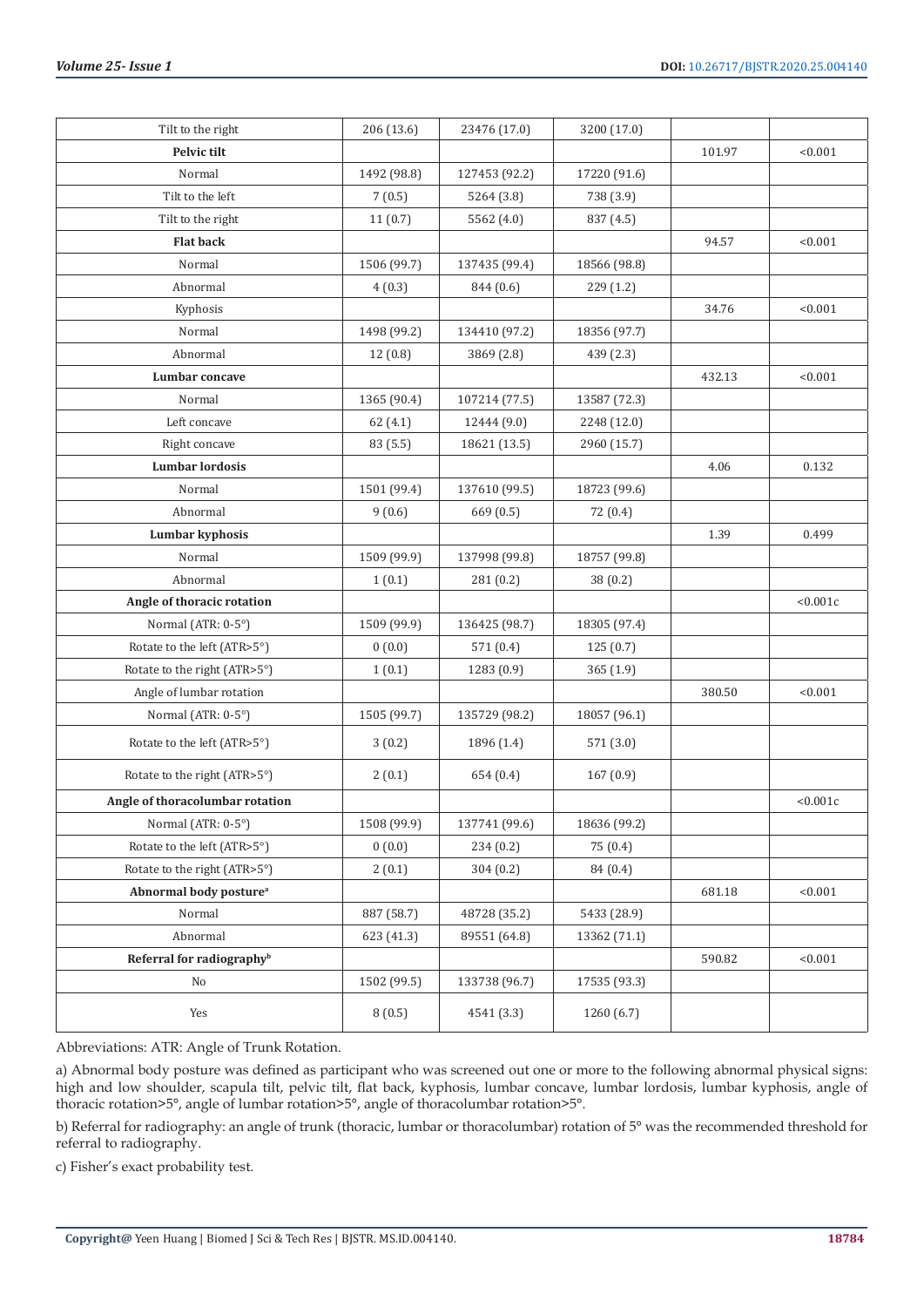### **Discussion**

In this study, our large-scale cross-sectional study found that Chinese children and adolescents had serious body posture problems, around 3.7% children and adolescents were referred for radiography, girls and senior students were especially at high risk. These findings help describe the epidemiological characteristics of abnormal body posture in Chinese children and adolescents and provide evidence for identifying high-risk groups. Our results illustrated that the overall prevalence of abnormal body posture among children and adolescents in China was 65.3%, around 3.7% of children and adolescents were referred for radiography, which was similar to previous research findings [15,18]. In western countries, most of the primary and secondary school students have a certain degree of abnormal body posture, only 18%-50% of children and adolescents have a normal body posture [19,20]. The findings of our study in the coastal areas of South China also showed the similar epidemic characteristics with the previous studies, the high and low shoulders and scapula tilt account for a high proportion, indicating that the physical posture of children and adolescents in China has become more serious, which needs to be highly concerned by education departments and related public health organizations.

Furthermore, our group comparison results showed that the prevalence of abnormal body posture in girls was much higher than that in boys, 5.2% girls were referred for radiography which was 2.2 times higher than that in boys. Our findings were consistent with Alen [21] and Penha et al. [22], but a study conducted in northern China showed that boys had a higher prevalence of abnormal body posture than that of girls [23]. This variation in results may derive from the different sampling areas and age structures. Due to the earlier physiological development, girls are more likely to extend their neck and chest to reduce the change of appearance image [24,25]. Besides, girls are less than boys in physical activity intensity, which tends to lead to lack of muscle strength, resulting in girls are more difficult to control body posture than boys [26]. Therefore, based on these possible reasons, girls may be a highrisk group with abnormal body posture. Previous studies have shown that with age, children and adolescents' body posture problems would become more serious [27]. Our results also found that students aged 10-15 and >15 years old had more serious body posture problems than the students aged <10 years old. The reason for the rising trend of abnormal body posture rate with the aging may be related to the increase of hormone secretion and the significant changes of physical development and mental status in adolescence [28,29]. Therefore, adolescence may be a period of high incidence of abnormal body posture. In our large-scale school screening program conducted in south China, apart from the objective criteria (ATR of thoracic, lumbar, or thoracolumbar), a student would also be examined when there were significant signs of body appearances, including uneven shoulder height, scapular

prominence, hip and pelvic obliquity, and so son [13,15]. According to our best knowledge, this is the first population-based, crosssectional study to report the prevalence of abnormal body posture of children and adolescents. Our findings can provide essential information to the understanding of the epidemiology of abnormal body posture, which can be an important reason for progression to adolescent idiopathic scoliosis, and to help policymakers develop appropriate program through rational planning.

Our data showed that there is a high prevalence of abnormal body posture among Chinese children and adolescents, it is of importance to screen boys and senior students for a significantly high rate. The present study has several limitations that are worth noting. First, due to the cross-sectional nature of the data, it is difficult to make causal inferences. Second, our study sample included only school students and did not include children and adolescents who had dropped out of school or were not present in school on the day the screening was conducted. Third, although gender and age have been reported to be important factors in abnormal body posture [27] other relevant influencing factors (e.g., genetics, hormone, and nutritional status) [30-32] have not been investigated in this study.

### **Conclusion**

Our large-scale epidemiology evidence showed that Chinese children and adolescents have a significantly higher prevalence of abnormal body posture, girls and older students may be an especially high-risk group. Appropriate prevention and intervention programs targeting for school students should be established to improve their physical health.

### **Acknowledgment**

The authors would like to express sincere respect to the local health professionals and department of education, and to thank Director Ling Zhang for their valuable contribution in setting up the Shenzhen school screening program. In addition, the authors also thank Mr. Qihua Que, Ms. Qian Zhang, and other rehabilitation therapists for screening tests of school students and data collection. Finally, we would like to thank Ms. Qiaohong Chen for providing professional language help.

### **Author Contributions**

Conceptualization, Yeen Huang, Bin Yan, and Lei Yang; Data curation, Xinhai Lu; Formal analysis, Yeen Huang and Bin Yan; Investigation, Lei Yang and Xinhai Lu; Supervision, Yeen Huang and Bin Yan; Writing-original draft, Lei Yang and Yeen Huang; Writingreview & editing, Yeen Huang and Bin Yan.

### **Funding**

This work was supported by the Scoliosis screening program for primary and secondary school students in Shenzhen (Project number: SFG [2019] No.780).